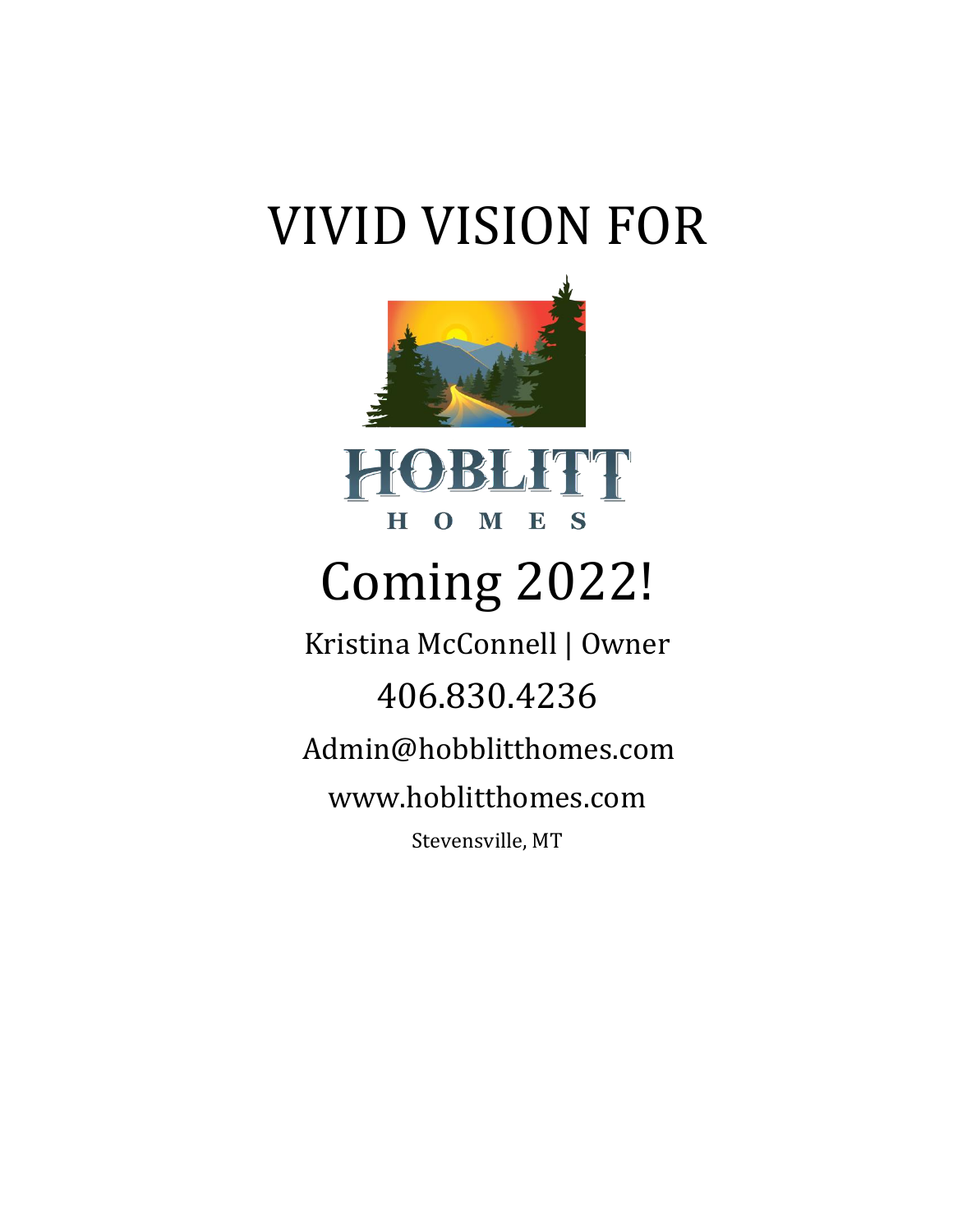Hoblitt Homes is an all-inclusive senior living complex. Our vision is to have Assisted Living, Independent Living, Memory Village, and Hospice Care. We care about our seniors and want them to have the happiest, healthiest life possible, while maintaining their dignity and independence. This vivid vision is an overview of all the entities, most of the elaboration focused on assisted and independent living. The assisted living, independent living and community center will be built in the first 3 years, with plans for the other facilities to be built in the future. We will be franchising out Hoblitt Homes once we are well established in the bitterroot. One of our main goals is to change geriatric care around the US. The following pages are just a small snapshot of what we are looking to do with Hoblitt Homes. For more information or investment opportunities, please contact Kristina McConnell at: 406-830-4236 or send an email to her at: admin@hoblitthomes.com

## **Property**

*Looking to purchase property by Spring of 2022.*

Hoblitt Homes will consist of the following areas on our proposed property:

100 Acre Ranch Property in the Bitterroot Valley

- Small Assisted Living Houses
- Individual Independent Living Houses
- **Large Community Center**
- Inpatient Hospice Center
- **Memory Care Village**
- Barn for Animal Therapy
- Greenhouse/Garden/Dog Park
- Storage Sheds
- Daycare for Staff and Visiting Relatives
- Maintenance Buildings

#### **Assisted Living Houses**

We will start building the first house in the fall of 2022. Once the first house is full and there are 8 residents *on a wait list, we will start the construction of the second house. We will continue building as many houses as necessary to meet the needs of the baby boomers in the valley. Twenty is a goal, we could eventually build a few more or a few less, depending on the needs of our residents.*

Our assisted living homes will include:

- Reception Area for receptionist and security camera monitoring
- 16 Rooms with private bathrooms and 3 different floor plans to choose from
- **•** 1 large laundry room with hopper
- 1 large open dining room
- 2 large private dining rooms with french doors out to patios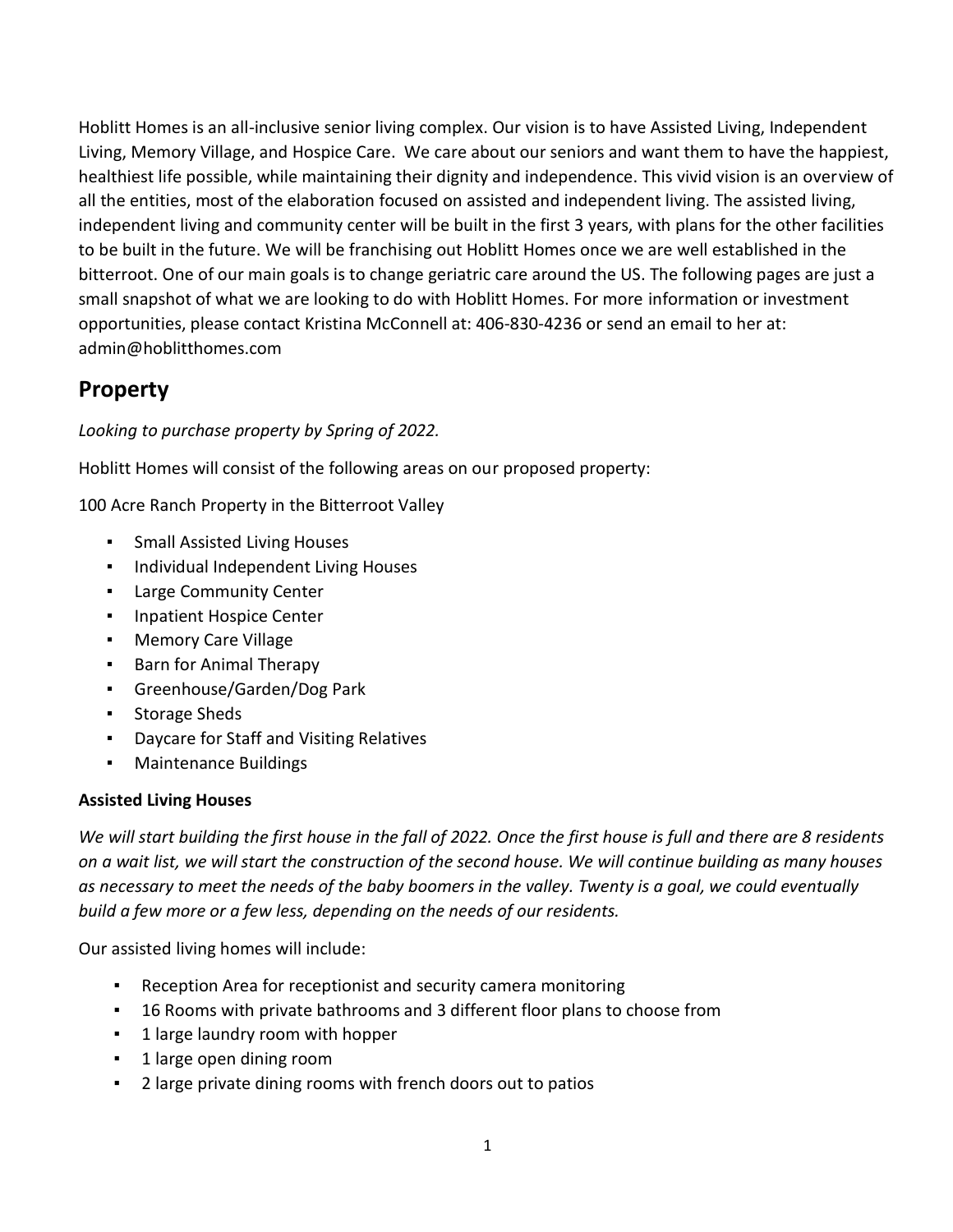- 1 large cozy living room with large picture windows, lots of lighting, sky lights, gas fireplace, piano and activity area
- Game closet
- Conference room with a round table for meetings with staff and or family members
- Staff room with bathroom/shower, lockers, fridge, couch, and table
- On-call room for staff
- Wide exits on both ends of the facility
- Coat closets
- Med room that will contain locked med cart and resident's files

#### **Independent Living Houses**

*We will start to build the first couple of houses in fall 2023. These houses will be rented out to individuals or couples who are completely independent. As with assisted living, independent houses will be built as we get a wait list. We can build as many or as few as necessary, to meet the needs of our seniors in our community.*

Our independent living houses will contain:

- $\blacksquare$  1 2-bedroom houses
- Handicap accessible bathrooms with walk in showers
- <sup>1</sup>⁄<sub>2</sub> bathrooms for guests
- Kitchen
- Living rooms
- Laundry facilities
- Parking garage

Amenities of living in an Independent Living House:

- Weekly housekeeping
- Vacuuming
- Dusting
- Cleaning of bathrooms
- Mopping
- Laundry can be added for an additional charge
- Pets will be permitted upon approval with pet fee
- Access to the Community Center and all activities
- Grocery shopping on a weekly basis for an additional charge
- 2 meals per day at the Community Center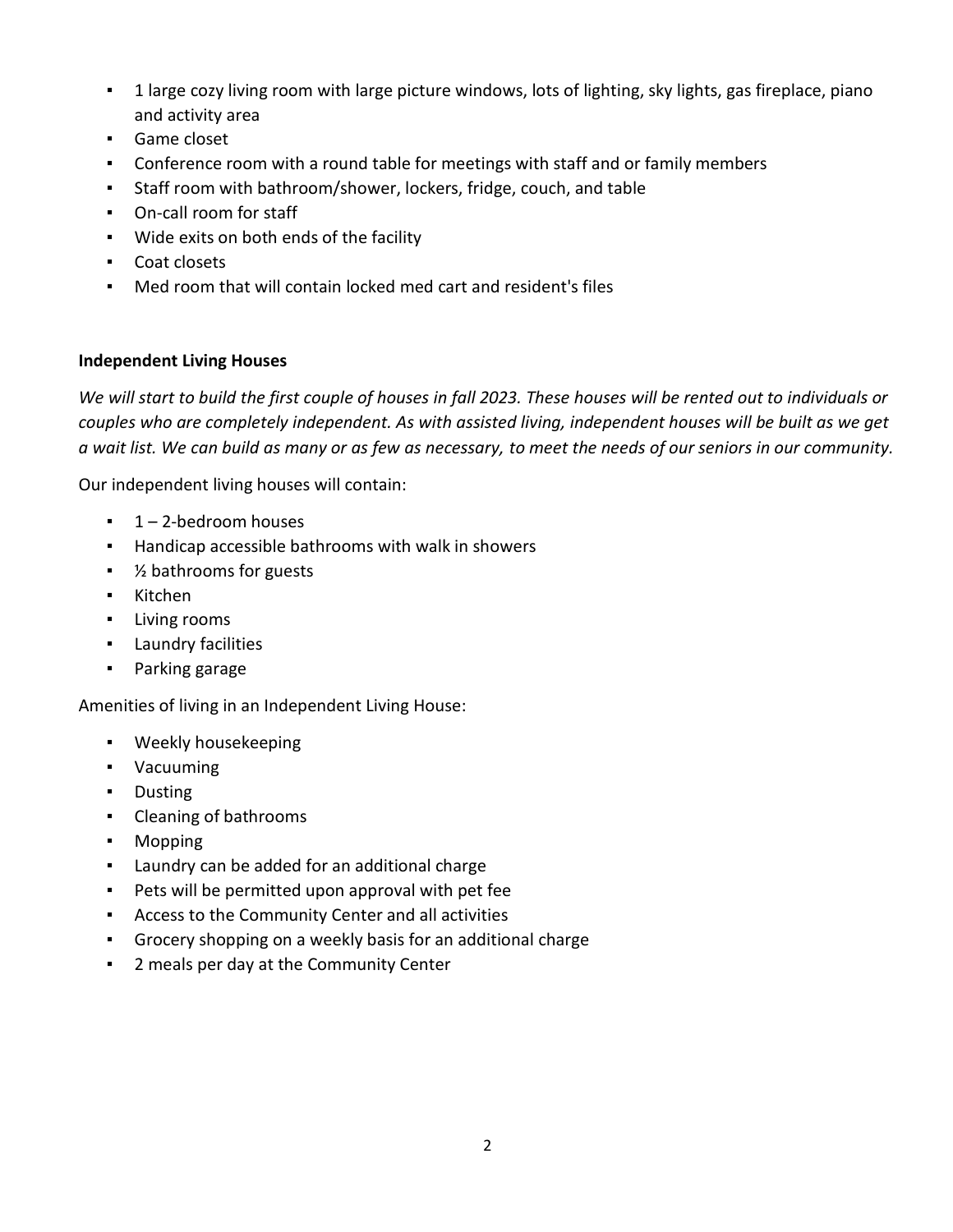#### **Community Center**

*We will start building the community center in the fall of 2023.*

The community center will incorporate:

- Gym
- Pool for physical therapy and water aerobics
- Large dining room able to seat 500 people
- 8 10 Private dining rooms
- Movie theater
- Massage
- Hair salon/SPA
- Clinic for our on-site Nurse Practitioner
- Library
- Bowling lanes

#### **Inpatient Hospice Center**

- Plans to build in 2027
- Hospice center details will be available by 2023

#### **Memory Village**

- Plans to build in 2028
- Village details will be available by 2025
- Our village is based off of another model of care practiced in other countries for those with dementia

#### **Barn for Animal Therapy**

*We will build and implement an animal therapy program fall of 2022.*

- Horses
- Chickens
- Sheep
- Goats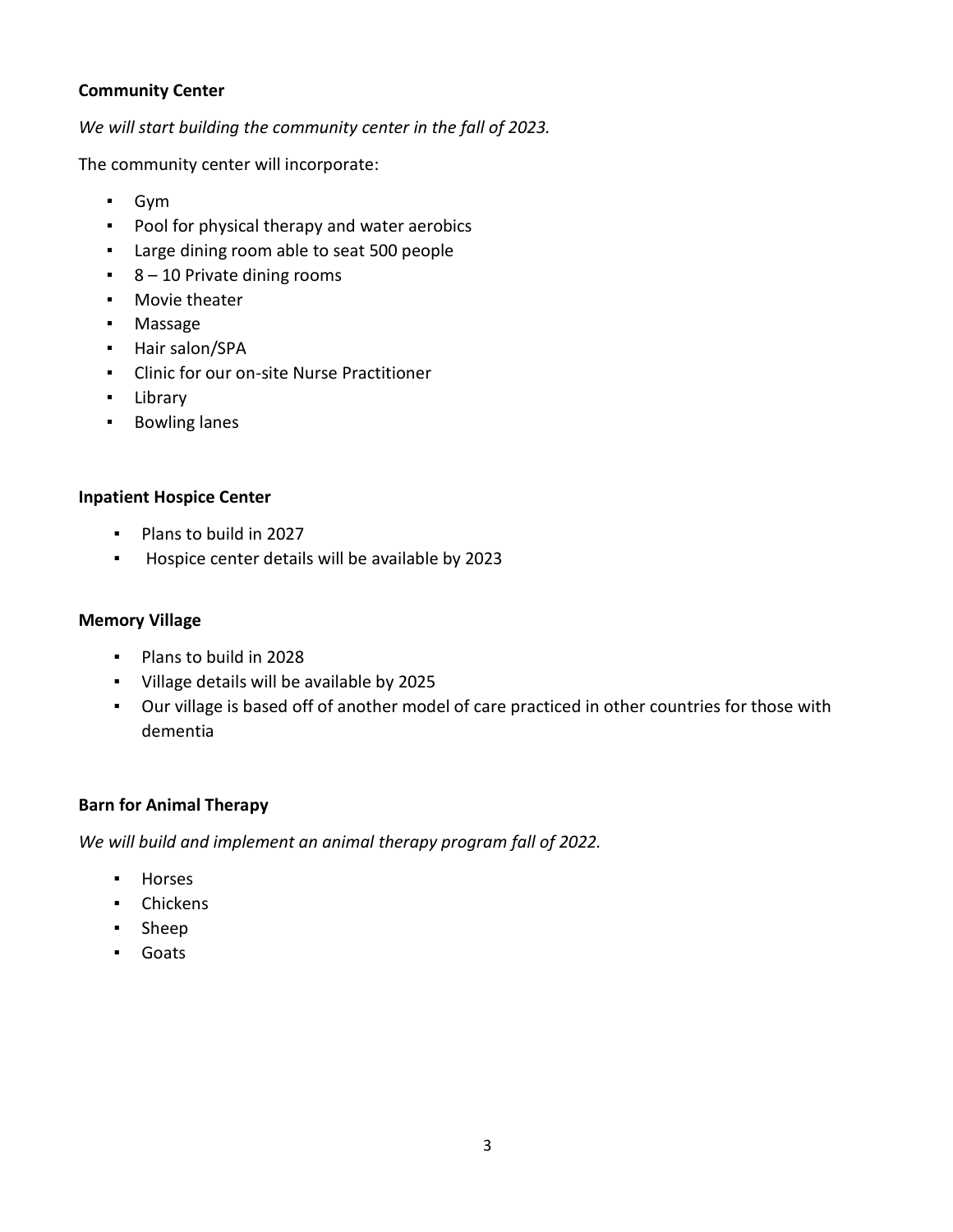#### **Greenhouse/Gardens/Dog Park**

*We will start using gardens in the summer of 2022. There will be several raised garden beds in addition to what we will plant in the ground. We will build a greenhouse by fall of 2023. The dog park will be built spring of 2022.*

- The gardens will be for the residents' use and for growing food for the homes
- Dog park is for residents that have pets

#### **Storage Units**

*We will build storage units in 2023.*

▪ Available for residents and staff to rent

#### **Daycare**

*We will build our daycare center in the fall of 2024.*

- $\blacksquare$  Hours 6:00 am  $-$  11:00 pm
- Staff benefit
- Residents' family members that are visiting

### **Residents**

**Care**

- Staff to resident ratio will be one caregiver per every 6-8 residents
- By year 3 we will have an onsite nurse practitioner
- We are setting a new standard for what care really is
- We will be resident focused
- An environment that will exceed all expectations

#### **Activities**

- Water aerobics in our on-site pool
- Regular trips off campus
- Animal therapy
- Various indoor and outdoor games
- Parties on a regular basis to celebrate holidays and special occasions
- On-site golfing
- Scenic drives
- On-site fishing pond